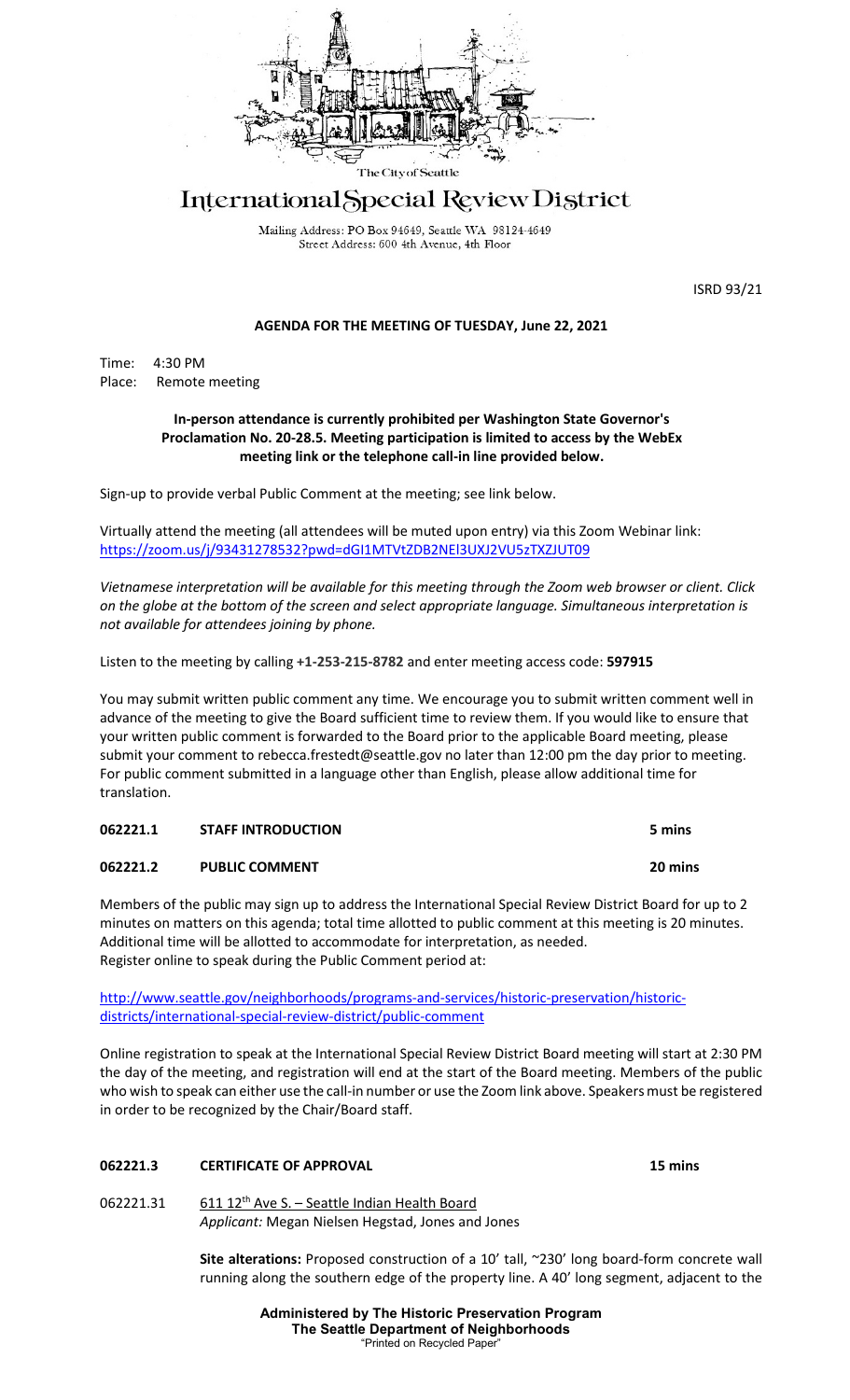sidewalk along  $12<sup>th</sup>$  Ave. S. is 5' tall. The proposal involves removal of one tree, north of the property line.

### Staff Report

[http://www.seattle.gov/Documents/Departments/Neighborhoods/HistoricPreservation/H](http://www.seattle.gov/Documents/Departments/Neighborhoods/HistoricPreservation/HistoricDistricts/InternationalDistrict/MeetingDocuments/ISRD99_611_12th.pdf) [istoricDistricts/InternationalDistrict/MeetingDocuments/ISRD99\\_611\\_12th.pdf](http://www.seattle.gov/Documents/Departments/Neighborhoods/HistoricPreservation/HistoricDistricts/InternationalDistrict/MeetingDocuments/ISRD99_611_12th.pdf)

#### Presentation materials

[http://www.seattle.gov/Documents/Departments/Neighborhoods/HistoricPreservation/H](http://www.seattle.gov/Documents/Departments/Neighborhoods/HistoricPreservation/HistoricDistricts/InternationalDistrict/MeetingDocuments/611_12th.pdf) [istoricDistricts/InternationalDistrict/MeetingDocuments/611\\_12th.pdf](http://www.seattle.gov/Documents/Departments/Neighborhoods/HistoricPreservation/HistoricDistricts/InternationalDistrict/MeetingDocuments/611_12th.pdf)

### 062221.32 1001-1005 S. King St.

*Applicant:* Matt Driscoll, d/Arch, LLC

**Demolition, Preliminary Design and Use:** Proposed construction of a new 8-story mixeduse apartment (100 units) development (Hà Tiên), featuring ground floor retail and 2-levels of below-grade parking (77 stalls). Proposal includes demolition of the existing building. Preliminary Design approval consists of the proposed development's bulk/massing/scale. Final Design (materials/colors/finishes, landscaping and signage) will be part of a separate application.

#### Staff Report

[http://www.seattle.gov/Documents/Departments/Neighborhoods/HistoricPreservation/H](http://www.seattle.gov/Documents/Departments/Neighborhoods/HistoricPreservation/HistoricDistricts/InternationalDistrict/MeetingDocuments/ISRD100_1005_S_King.pdf) [istoricDistricts/InternationalDistrict/MeetingDocuments/ISRD100\\_1005\\_S\\_King.pdf](http://www.seattle.gov/Documents/Departments/Neighborhoods/HistoricPreservation/HistoricDistricts/InternationalDistrict/MeetingDocuments/ISRD100_1005_S_King.pdf)

## Presentation materials

Project summary (English)

[http://www.seattle.gov/Documents/Departments/Neighborhoods/HistoricPreservation/H](http://www.seattle.gov/Documents/Departments/Neighborhoods/HistoricPreservation/HistoricDistricts/InternationalDistrict/MeetingDocuments/1005_S_King_Eng.pdf) [istoricDistricts/InternationalDistrict/MeetingDocuments/1005\\_S\\_King\\_Eng.pdf](http://www.seattle.gov/Documents/Departments/Neighborhoods/HistoricPreservation/HistoricDistricts/InternationalDistrict/MeetingDocuments/1005_S_King_Eng.pdf)

#### Project summary (Vietnamese)

[http://www.seattle.gov/Documents/Departments/Neighborhoods/HistoricPreservation/H](http://www.seattle.gov/Documents/Departments/Neighborhoods/HistoricPreservation/HistoricDistricts/InternationalDistrict/MeetingDocuments/1005_S_King_VN.pdf) [istoricDistricts/InternationalDistrict/MeetingDocuments/1005\\_S\\_King\\_VN.pdf](http://www.seattle.gov/Documents/Departments/Neighborhoods/HistoricPreservation/HistoricDistricts/InternationalDistrict/MeetingDocuments/1005_S_King_VN.pdf)

#### Historic property report

[http://www.seattle.gov/Documents/Departments/Neighborhoods/HistoricPreservation/H](http://www.seattle.gov/Documents/Departments/Neighborhoods/HistoricPreservation/HistoricDistricts/InternationalDistrict/MeetingDocuments/1005_S_King_Historic_report.pdf) [istoricDistricts/InternationalDistrict/MeetingDocuments/1005\\_S\\_King\\_Historic\\_report.pdf](http://www.seattle.gov/Documents/Departments/Neighborhoods/HistoricPreservation/HistoricDistricts/InternationalDistrict/MeetingDocuments/1005_S_King_Historic_report.pdf)

#### [Application plan set](http://www.seattle.gov/Documents/Departments/Neighborhoods/HistoricPreservation/HistoricDistricts/InternationalDistrict/MeetingDocuments/KODA_gallery.pdf)

[http://www.seattle.gov/Documents/Departments/Neighborhoods/HistoricPreservation/H](http://www.seattle.gov/Documents/Departments/Neighborhoods/HistoricPreservation/HistoricDistricts/InternationalDistrict/MeetingDocuments/1005_S_King_Plan_set.pdf) [istoricDistricts/InternationalDistrict/MeetingDocuments/1005\\_S\\_King\\_Plan\\_set.pdf](http://www.seattle.gov/Documents/Departments/Neighborhoods/HistoricPreservation/HistoricDistricts/InternationalDistrict/MeetingDocuments/1005_S_King_Plan_set.pdf)

#### Supplementary information (background and context)

[http://www.seattle.gov/Documents/Departments/Neighborhoods/HistoricPreservation/H](http://www.seattle.gov/Documents/Departments/Neighborhoods/HistoricPreservation/HistoricDistricts/InternationalDistrict/MeetingDocuments/1005_S_King_Supp_Plan.pdf) [istoricDistricts/InternationalDistrict/MeetingDocuments/1005\\_S\\_King\\_Supp\\_Plan.pdf](http://www.seattle.gov/Documents/Departments/Neighborhoods/HistoricPreservation/HistoricDistricts/InternationalDistrict/MeetingDocuments/1005_S_King_Supp_Plan.pdf)

## **062221.4 BOARD BUSINESS**

#### **Adjourn**

Issued: June 16, 2021

Rebecca Frestedt, Board Coordinator 206-684-0226 rebecca.frestedt@seattle.gov **To access this agenda via the Internet:** [http://www.seattle.gov/neighborhoods/programs-and](http://www.seattle.gov/neighborhoods/programs-and-services/historic-preservation/historic-districts/international-special-review-district)[services/historic-preservation/historic-districts/international-special-review-district](http://www.seattle.gov/neighborhoods/programs-and-services/historic-preservation/historic-districts/international-special-review-district)